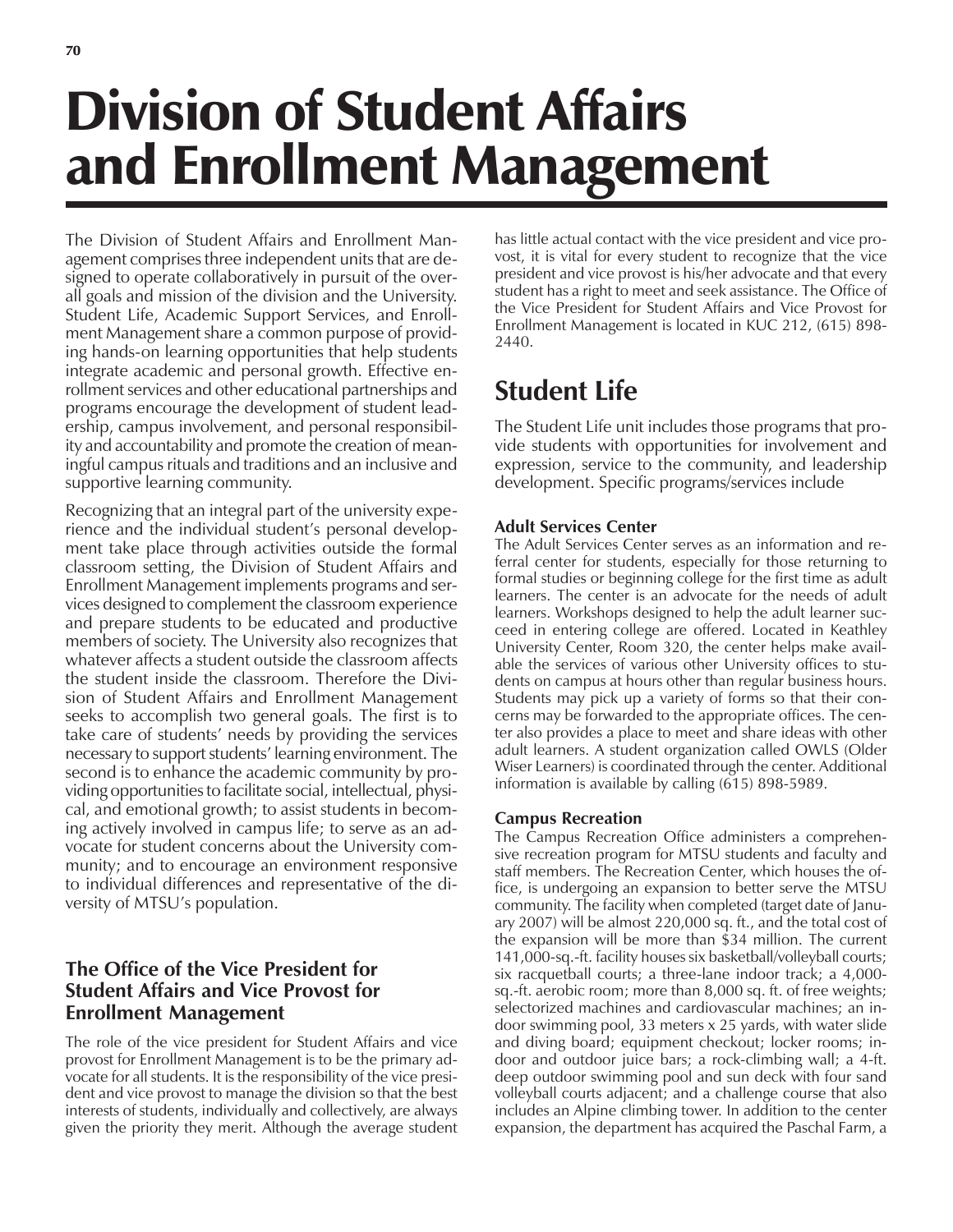former walking horse training facility on East Main Street, to develop a Sports Club Complex. The complex will house a sports club/intramural facility, a natural running/walking track, and four sports fields. The Recreation Center is open seven days a week during the Fall and Spring semesters and the Summer term. The center closes during fall break, Thanksgiving holidays, Christmas holidays, and spring break. The schedule may be adjusted during other University holidays and for certain special University events. More information on programs or the center may be obtained by contacting the Campus Recreation Office at (615) 898-2104 or by viewing the Web site at: www.mtsu.edu/~camprec.

#### **Cheerleading**

Coed Squad and All-Girls Squad Cheerleaders are selected each spring. Coed Squad cheerleaders receive scholarships each semester. Candidates must be full-time students and in good standing with the University. Cheerleaders must maintain a minimum semester and cumulative grade point average of 2.00. For more information about these services, please contact Keathley University Center 326S, call (615) 898-5812, or visit the Web site at www.mtsu.edu/~mtcheer.

#### **Fraternities and Sororities**

Greek organizations at MTSU are self-governed by three separate bodies. The Interfraternity Council is composed of twelve member fraternities of the National Interfraternity Conference; the Panhellenic Council consists of seven member chapters of the National Panhellenic Conference sororities as well as one local sorority; the National Pan-Hellenic Council governs the affairs of eight historically African American fraternities and sororities.

The director of Greek Life counsels all three governing bodies and also coordinates programs that facilitate the development of leadership skills, social acumen, and superior scholarship within the Greek community. More information is available by contacting the Office of Greek Life, Keathley University Center 326S or (615) 898-5996 or by visiting the Web site at www.mtsu.edu/~greeks.

#### **Judicial Affairs and Mediation Services**

MTSU students are citizens of the state, local, and University communities and are expected to observe acceptable standards of conduct for each community. Conduct that adversely affects MTSU's pursuit of its educational objectives, that violates or shows a disregard for the rights of others in the community, or that endangers citizens of the community or their property is subject to disciplinary sanction. MTSU has developed a student judicial system that emphasizes personal accountability for misconduct but is also fair and consistent with students' rights to due process. In addition, MTSU offers mediation as an alternative form of conflict resolution to assist individuals in developing their own solutions to conflict situations. More detailed information with regard to student conduct may be found in the *Rights and Responsibilities of Students at MTSU* publication or by contacting the assistant dean for Judicial Affairs and Mediation Services, Keathley University Center, Room 326S, (615) 898-5812.

#### **Lost and Found**

Items found on the MTSU campus should be delivered immediately to Keathley University Center Information Desk on the second floor. Efforts will be made to return these items to their owners. Contact the Lost and Found office at (615) 898-2782.

#### **Multicultural Affairs**

The Office of Multicultural Affairs provides a welcoming and supportive environment for minority students. The office also serves as a link between ethnic minority students and the University community. The mission of the Office of Multicultural Affairs is to provide support services for students; to assist in achievement of life goals; and to increase academic, social, cultural, moral, and physical development. In addition, the director of Multicultural Affairs is an advocate for the needs of the ethnic minority student population. Services offered include registration assistance, financial aid, counseling, academic referral, tutoring, mentoring, and programming in multicultural awareness. More information may be obtained by calling (615) 898-2987 or writing to MTSU P.O. Box 88, Murfreesboro, TN 37132 or by visiting the Web site at www.mtsu.edu/~stuaff/multicu.

#### **Student Government Association**

The Student Government Association (SGA) at Middle Tennessee State University represents the mechanism through which students are afforded the opportunity to participate in University governance by ensuring an exchange of ideas and opinions between the student body and the administration. The purposes of the SGA are to promote student welfare, provide training in the general principles of the democratic process, and prepare students to become responsible citizens. The SGA actively seeks to protect the rights of students and to improve the quality of student life. Students are encouraged to become involved in SGA activities and to contact the SGA Office in Keathley University Center, Room 208, with any concerns arising from their enrollment at MTSU.

#### **Student Health Services**

Student Health Services, located in McFarland Health Services Building, accommodates students on an outpatient basis only. Students must be enrolled at the time they seek service to be eligible for care according to the following provisions:

- 1. Services include consultation for individual problems and treatment of minor illnesses and injuries, lab tests, FAA physicals, womenís health clinic, and a dispensary. Health Services personnel include board certified physicians, certified mid-level practitioners, and registered nurses. Hours of operation during the Fall and Spring semesters are Monday through Thursday 8:00 a.m. -4:30 p.m. and Friday 8:00 a.m.–4:00 p.m. During summer and semester breaks, hours are Monday through Friday 8:00 a.m. 4:00 p.m. Appointments are available by calling 898- 2988.
- 2. All information resulting from care, treatment, and diagnosis involving Health Services personnel and students is confidential unless the best interests of the individual and/or the campus community are jeopardized.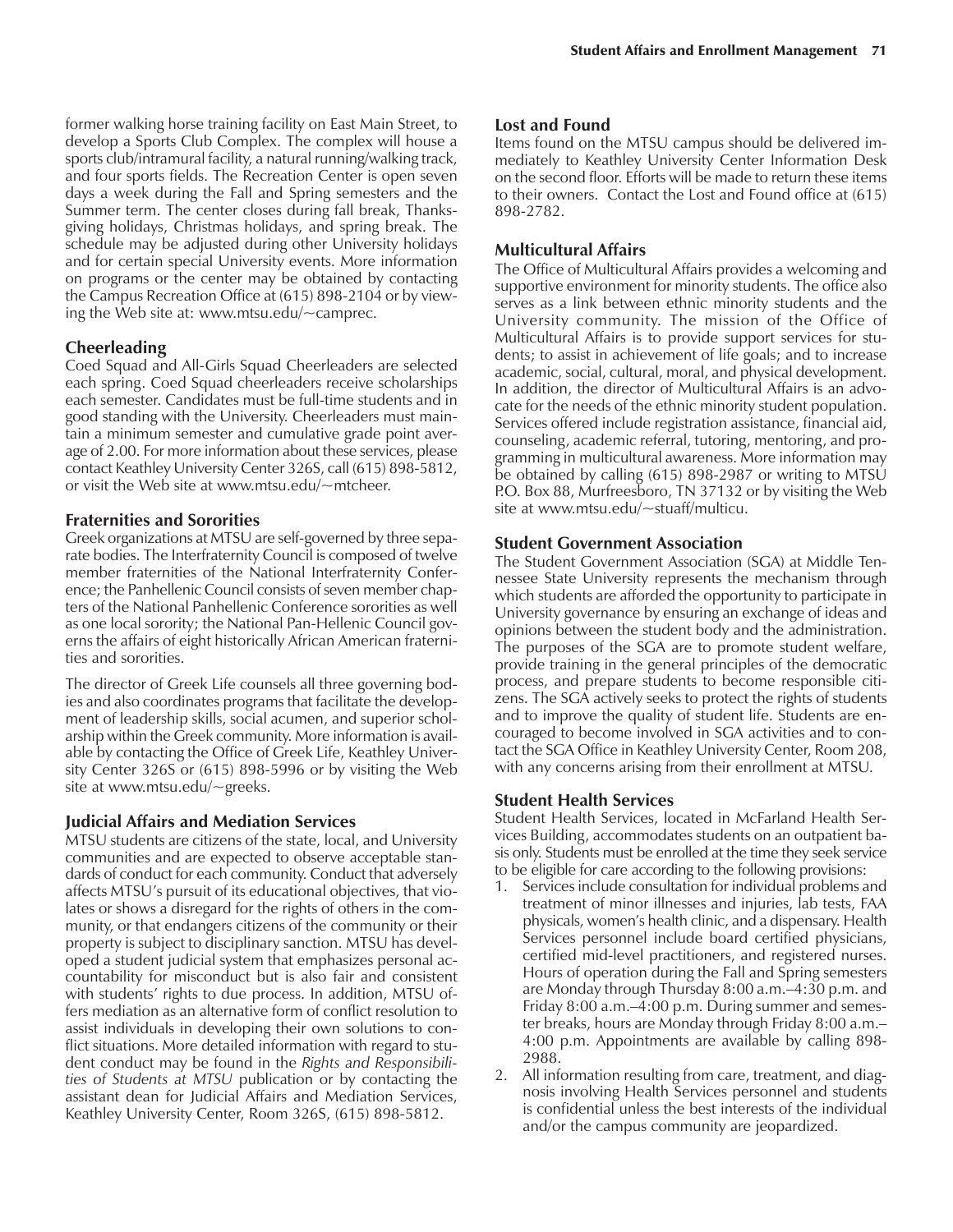- 3. The University will not be responsible for charges for any professional services other than those rendered by University Health Services personnel. If a student seeks the services of the University physician or any other physician in conjunction with the physician's private practice, the University shall have no financial responsibility and the student should expect to pay the usual fee for any services rendered.
- 4. At no time will medical treatment be given at University expense in private homes or to anyone while off the campus. Professional charges for these services must be borne by the student.
- 5. Local resources available nearby include the Rutherford County Health Department, Middle Tennessee Medical Center (including emergency room services), and walkin medical clinics.

#### **Student Information**

The Keathley University Center Information Desk maintains an information system on currently enrolled students. Persons seeking help locating a particular student should call Student Information at ext. 2782.

#### **Student Insurance**

Students are urged to carry health insurance to cover illnesses and accidents that may occur while they are enrolled because coverage is not provided by the University. Information about the Student Accident and Sickness Insurance Plan, available at low cost, can be obtained at registration or at Health Services. International students should contact the International Programs and Services Office for information about health insurance.

#### **Student Newspaper**

The student newspaper, *Sidelines,* is distributed free on campus three times weekly during the Fall and Spring semesters and once each week during the Summer term. *Sidelines* is completely produced by students and enjoys comprehensive editorial freedom for its contents. All students are encouraged to become involved in the production of *Sidelines*. For more information, contact the *Sidelines* office in Mass Communication 269 or call (615) 898-5240.

# **Student Organizations**

MTSU students with common interests are encouraged to join together and realize the social and professional benefits to be gained by the exchange of ideas and development of interpersonal relations through participation in student organizations. Registered student organizations have access to University facilities and may apply for funding from the Student Activity Fee Committee. The director of Student Organizations and Community Service, Keathley University Center, Room 326S, is available to answer questions and facilitate formation and registration of new organizations. The Office of Student Organizations and Community Service can provide a complete listing of registered student organizations. For more information about these services, please contact (615) 898-5812.

#### **Student Unions and Programming Student Unions**

Keathley University Center (KUC) is located in the center of the MTSU campus and houses a wide variety of offices, facilities, and meeting rooms. Offices on the first floor of the building include Disabled Student Services, International Programs and Services, and Multicultural Affairs. Second floor offices include Student Unions, ARAMARK Food Services, Student Affairs and Enrollment Management, and the Student Government Association. On the third floor are the Academic Support Center, Adult Services, Career and Employment Center, Cheerleading, Cooperative Education, Counseling Services, Greek Life, Housing and Residential Life, Judicial Affairs, New Student and Family Programs, Leadership Development, Student Life, Student Organizations, and Student Programming.

Other facilities in KUC include the KUC Theater, Phillips Bookstore, MTSU Post Office, the Grill, and Dwight's Mini Mart. Lounges are located on the second and third floors. The information desk is located in the lobby on the second floor. For more information, call (615) 898-2590.

The James Union Building (JUB) is home to the Scheduling Center, James Union Dining Hall, the Faculty Senate Office, the June Anderson Womenís Center, the Philosophy Department, Women's Studies, classrooms, and academic offices.

#### **JUB Facilities Available for Scheduling**

The recently renovated Tennessee Ballroom and lobby make the perfect setting for almost any indoor event. Conferences, trade shows, meetings, dinners, and other special events are often scheduled here. JUB rooms available for scheduling include:

Tennessee Ballroom JUB Lobby Dining Room C Faculty Dining Room Hazlewood Dining Room For information, call (615) 898-2797

#### **Student Programming**

Student Programming provides the administrative framework for extracurricular activities promoted by Special Events. The primary purpose of Special Events is to plan and present activities that serve the cultural, educational, and social interests of the student body and, when possible, the general community. Special Events also gives those students who are directly involved in its programs the opportunity to exemplify creative thinking, practice good public relations, develop leadership skills, and gain valuable hands-on experiences.

Special Events functions are run entirely by students through five special interest programming groups. Freshmen and new students are eligible and encouraged to join any one of the groups. Membership continues from year to year as long as the student is at MTSU. The Special Events groups are

- 1. **Ideas and Issues,** which brings to campus well-known, thought-provoking speakers;
- 2. **Fine Arts,** which sponsors outstanding performers in the fields of dance, drama, and music;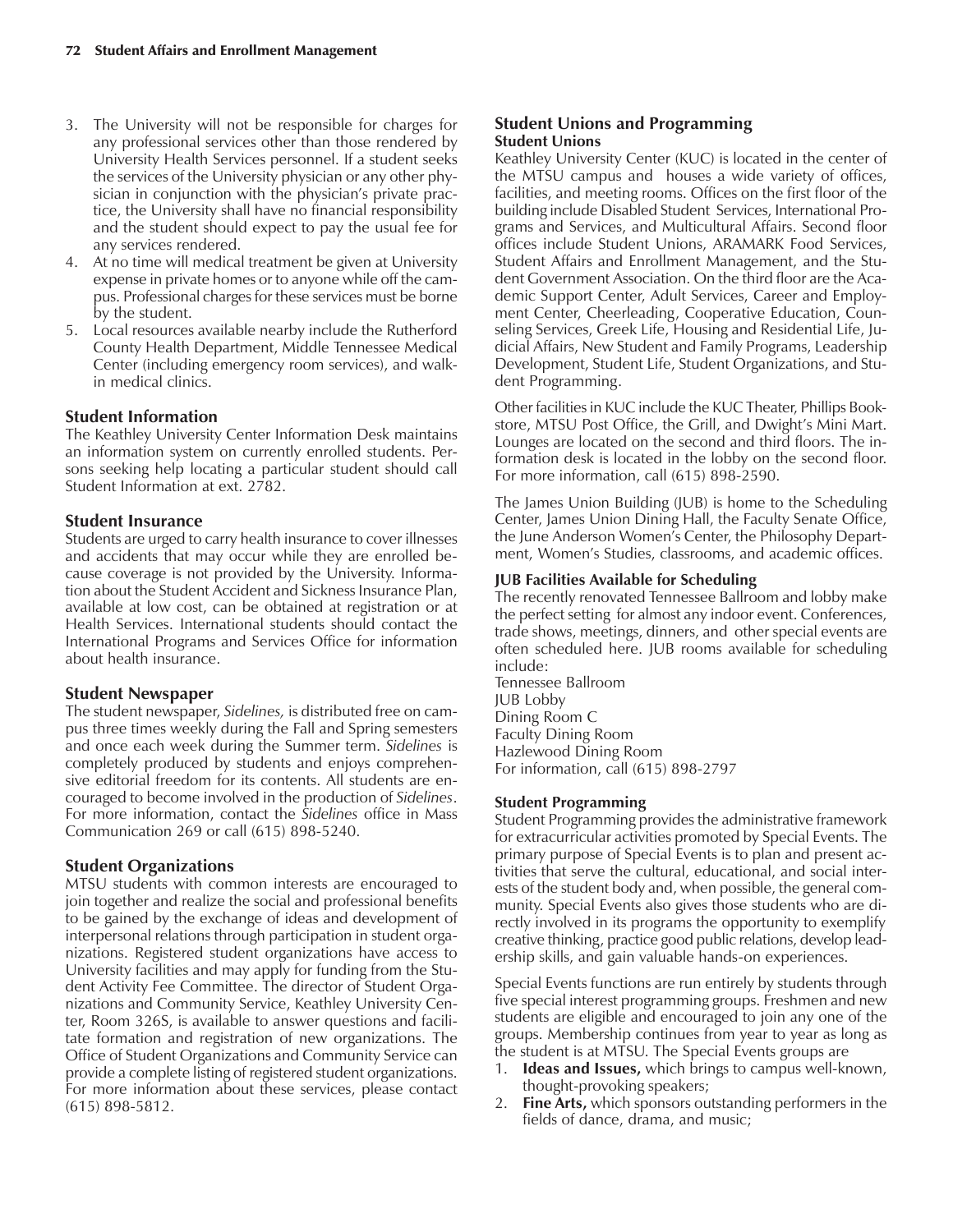- 3. **Films,** which is responsible for selecting, booking, and showing full-length movies;
- 4. **Concerts,** which brings to MTSU some of the best-known professional entertainers in concert and up-and-coming artists in showcase and noon show series;
- 5. **Production,** which is responsible for all Special Events technical needs including sound, lights, and staging.

Students who are interested in joining Special Events should come by the Office of Student Programming located in Keathley University Center, Room 308, and complete an application. Additional information may be obtained by coming to the office or by calling (615) 898-2551.

# **Womenís Center**

The June Anderson Womenís Center (JAWC) has been serving individuals at MTSU since 1977. The office is located on the main floor of the James Union Building, Room 206, and provides a safe space for students to meet together, discuss issues, and organize projects. The JAWC offers information and referral services that connect individuals with needed campus and community resources including a free legal clinic available to all MTSU members each month during the academic year and a yearly *Fellowships, Grants, and Scholarships for Women* booklet. Staff members and volunteers organize a number of campus programs on gender, diversity, and empowerment issues, such as a monthly career/professional development brown bag series and annual events that raise awareness of sexual assault, domestic violence, body image, and women's contributions to society. Students are invited to attend JAWC activities, and the office has a student volunteer program available to those interested in getting more involved. Additional information about the Women's Center's activities or services is available by calling (615) 898-2193 or via the Internet at www.mtsu.edu/ $\sim$ jawc.

# **Academic Support Services**

The Academic Support Services unit creates academically engaging communities, fosters a campus-wide commitment to learning, and is primarily responsible for those programs and services that unite the academic program with the student's daily experience. Academic Support Services programs welcome students into the University community and involve them as active participants in the learning community. Academic Support Services comprises the following areas:

# **Academic Advising**

Students with declared majors are assigned a faculty advisor by their academic department and may also seek academic advising from each of the professional advisors within the five academic colleges. Undeclared majors and students with courses in the Developmental Studies program receive academic advising services through the Academic Support Center (ASC). Each student working with the ASC has a personal advisor assigned based on last name. The ASC also provides graduate assistant advisors within designated residence halls

to offer later afternoon and early evening advising opportunities. Career exploration and advising services are available in the Academic Support Center for students still trying to select a major as well as those considering changing their majors. The ASC coordinates learning communities, the community reading program, the Raider Book Clubs, and other academic initiatives. The center is located in Keathley University Center 324. To contact your ASC advisor or for more information, call (615) 898-2339 or visit the ASC Web site at www.mtsu.edu/ $\sim$  advising.

# **Career and Employment Center**

The University provides a year-round, centralized placement service for students and alumni through the Career and Employment Center located in Keathley University Center, Room 328. Satellite locations serve students from the Jennings A. Jones College of Business in the Business and Aerospace Building, Room S123; services for students in the College of Basic and Applied Sciences are available in Jones Hall, Room 158. The program is designed to assist prospective graduates and alumni in securing career positions. Each year employers from business, industry, government, and education conduct on-campus interviews with students in the Career Center. Other placement services include the development of reference files for credentials, career job listings, part-time and summer employment opportunities, and the career library. Students seeking part-time jobs in the community may apply through the Student Employment Center, (615) 898- 2500. Referrals to prospective employers will be made. You may visit the Career and Employment Web site at www.mtsu.edu/~career.

# **Child Care Lab**

The Campus Child Care Lab, located in the Womack Lane Building on Homecoming Circle, provides quality care for children ages 3–5 whose parents are attending MTSU. In the Fall and Spring semesters, first priority is given to families who need Monday/Wednesday/Friday care OR Tuesday/ Thursday care; second priority is given to families who need full-time care (Monday-Friday). In the Summer term only, first priority is given to families who need full-time care. The facility is licensed for 24 children. In addition to educational programming, a hot lunch and two snacks are provided daily. Hours of operation are 7:00 a.m.–5:00 p.m., Monday-Friday. The Campus Child Care Lab also provides preschool teaching experiences for MTSU students. For more information, call (615) 898-2970 or visit the Web site at www.mtsu.edu/~stuaff/childcare.

#### **Cooperative Education**

Cooperative Education is a planned learning process, integrating classroom studies with supervised work assignments at job sites in Murfreesboro and other areas throughout Tennessee and elsewhere. This program allows students to explore and clarify academic and career goals, gain work experience related to academic majors, make educational experiences more rewarding, establish a post-graduation job/ career contact, acquire skills/experiences related to career goals, and procure financial assistance. The office is in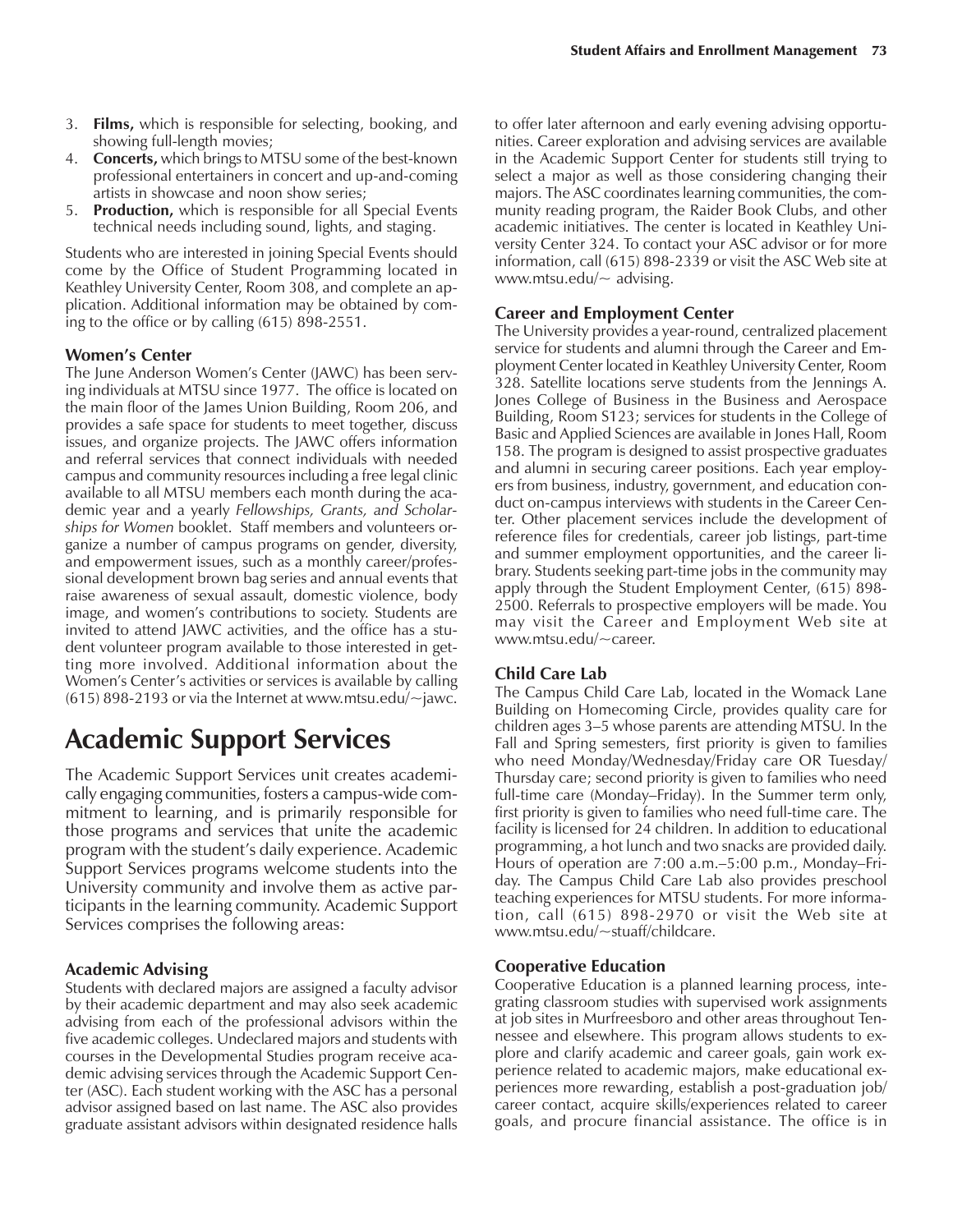Keathley University Center, Room 326-O. Visit the Web site at www.mtsu.edu/~cooped.

#### **Counseling Services**

Counseling Services invites students to make an appointment and talk about virtually any personal concern or question they might have. Serving as the counseling center for MTSU, Counseling Services offers personal counseling and crisis intervention and referral services, assisting students in their emotional, intellectual, and social growth. Counseling Services also coordinates the University's testing program, offering such standardized tests as the CLEP, ACT residual, the PRAXIS series, and others. The Counseling Services office is located in Keathley University Center, Room 329. To learn more, visit them at www.mtsu.edu/~countest.

# **Disabled Student Services**

Disabled Student Services offers a wide variety of services to students with disabilities. The office acts as an advocate for disabled students at the University, surveying the needs of these students and developing programs to meet those needs. Information and assistance can be obtained by calling (615) 898-2783, visiting the office located in Keathley University Center, Room 120, or by visiting the Disabled Student Services Web site at www.mtsu.edu/~dssemail. MTSU's ADA/ 504 coordinator is Watson Hannah, 119 Cope Administration Building, (615) 898-5366.

# **First-Year Experience**

Cummings Hall and Corlew Hall, seven-story highrise buildings on the north side of campus, are the home of MTSU's First-Year Experience Program. Services and programs offered in these residence halls are geared toward first-year students (29 college credit hours or less) and are designed to enhance students' academic success at MTSU. The First-Year Experience Program offers a number of unique services including lower-division classes taught in the Cummings Hall classroom, academic advisors who hold office hours in the buildings, tutors who live on each floor of the residence halls and who provide tutoring services in the residence hall tutoring centers, and special workshops and programs designed to assist students with their transition to MTSU. If you are interested in living in Corlew or Cummings Halls as part of the First-Year Experience Program, please indicate this as the selected option on the application for housing. For more information about the First-Year Experience Program, please contact the Housing and Residential Life Office at (615) 898-2971 or visit the Web site at www.mtsu.edu/~housing.

#### **Housing and Residential Life**

MTSU has living spaces for more than 3,200 students. Students living on campus are part of a vital living/learning community which emphasizes academic excellence; interaction with students, faculty, and staff; and active involvement in the campus community. Each residence hall and apartment complex is staffed with trained student resident assistants who are supervised by professional area coordinators. Many amenities are made available to residents including cable television, computer labs (in selected buildings), Internet con-

nections in each room, and 24-hour desk services (also in selected buildings). Apartments that can accommodate students with families are also located on campus. Students are encouraged to make application for housing as early as possible. More detailed information with regard to fees, regulations, and types of housing can be found on pages  $48-50$ . The main office for Housing and Residential Life is located in Keathley University Center, Room 300. Students wishing to report maintenance or custodial concerns should contact (615) 898-4116 or fill out a request for service online at the Housing and Residential Life Web site at www.mtsu.edu/  $\sim$ housing.

#### **Honors Living/Learning Program**

The Wood and Felder residence halls on the east side of campus are the home of MTSU's Honors Living and Learning Center. Application to this residential facility is limited to students who meet Honors College eligibility requirements. Students who live in the Honors Living and Learning Center must also enroll in at least one Honors class (3 credit hours) each semester. Honors College students living in Wood or Felder Halls have access to special facilities designed to help them make the most of their on-campus experience including taking classes in a classroom located within the residence hall, use of a computer lab, Internet connections in each student room, and access to special Honors College programs and advisement. Wood and Felder Halls are located adjacent to Walker Library. Students who live in these halls have the opportunity to interact with their professors outside of class, participate in Honors College seminars, and gain valuable leadership skills. For more information about eligibility requirements for the Honors Living and Learning Center, please contact the Housing and Residential Life Office at (615) 898-2971 or the MTSU Honors College at (615) 898- 2152.

#### **Leadership Development**

Leadership Development at MTSU promotes a comprehensive array of both classroom and cocurricular opportunities designed to enhance personal growth, leadership skills, and community involvement. Guided by the philosophy that leadership is best developed in a relational and reflective environment, Leadership Development works to fully develop the leadership potential we believe is present in every student. Programs and services include leadership conferences, scholarship and awards opportunities, and the Lightning Leadership Learning Community. We also provide information about MTSU courses related to leadership issues and about the interdisciplinary minor in Leadership Studies. To learn more about Leadership Development at MTSU, visit the office located in Keathley University Center, Room 306, or visit the Leadership Development Web site at www.mtsu.edu/ ~mtleader.

#### **New Student and Family Programs**

The Office of New Student and Family Programs provides MTSU students and their families with a variety of services relating to their transition to MTSU. CUSTOMS, the new student orientation program, helps prepare freshmen and trans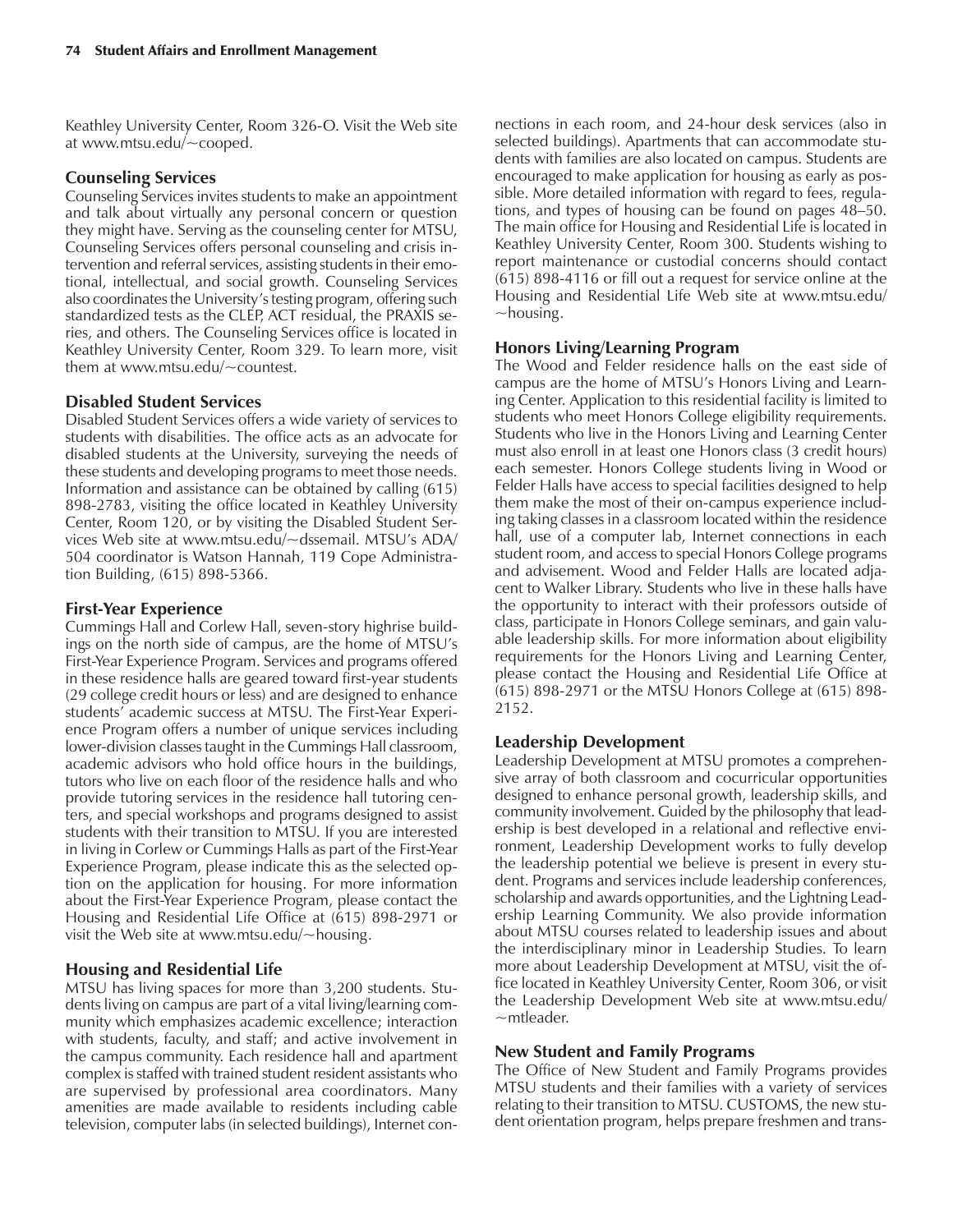fer students for a successful transition to the MTSU campus. The MTSU Parents Association is a volunteer organization that provides opportunities for parents to become involved in their students' education. The Parents Association is also a vehicle for parents to ask questions and make suggestions, and it is a support system that eases the transition that accompanies sending students off to college. New Student and Family Programs also coordinates the Distinguished Lecture Fund, which promotes appearances by nationally and internationally known speakers who focus on the timely discussion of regional, national, and global issues in a variety of fields. Contact the Office of New Student and Family Programs by visiting the staff in Keathley University Center, Room 326, by calling (615) 898-2454, or on the Web at www.mtsu.edu/~stuaff/studev/.

#### **Orientation (MTSU CUSTOMS)**

CUSTOMS is the MTSU orientation program that helps new undergraduate students make the transition into the University; prepares new students for MTSU's educational opportunities; and initiates the integration of new students into the intellectual, cultural, and social climate of the institution. During CUSTOMS, new students will meet faculty, staff, and other new students; register for courses; and learn about important programs, services, and requirements of the University. CUSTOMS orientations are offered on several different dates during the summer for those students attending the fall term and in December for those students who will begin their MTSU careers in the Spring term. Registration is required and fees apply. All students who are tentatively accepted to MTSU receive CUSTOMS registration materials and informational brochures. Orientation and advisement is required of all new students prior to registration for classes. Questions concerning CUSTOMS orientation should be directed to the office of Student Development, Keathley University Center, Room 326, (615) 898-2454. You may also visit the CUSTOMS Web site at www.mtsu.edu/~customs/.

#### **Raider Learning Communities**

The Raider Learning Community Program (RLC) helps to create a small-college atmosphere within the large university environment of MTSU. Emphasizing the close relationships between students and faculty that make small, private colleges special, Raider Learning Community students are able to take advantage of ongoing connections within a smaller learning community while also being able to access all the resources and programs of the large public university. RLC members belong to small groups of 25 students each who enroll as a group in at least two courses in the fall semester and one in the spring semester. Course blocks usually include University 1010 and one other General Education course. On-campus RLC students are assigned to shared living space within the First-Year Experience Programs in Cummings and Corlew Halls. RLC participants who live off campus or at home are encouraged to make Cummings and Corlew Halls their "home base" on campus and to enjoy the facilities and services provided in these halls. Many students find the RLCs give them a built-in group of friends and academic colleagues, enhancing the first-year experience. For

more information about both on-campus and off-campus participation in the Raider Learning Communities, please contact the Housing and Residential Life Office at (615) 898- 2971 or the Academic Support Center at (615) 898-2339.

#### **Student-Athlete Enhancement Center**

The Student-Athlete Enhancement Center provides academic advising, tutoring, computer labs, and study halls for MTSU athletes. The center is located near Gate One of the Floyd Football Stadium. Call (615) 898-5610 for more information.

#### **Service Learning**

The Service Learning Initiative at Middle Tennessee State University provides faculty and students with the training, resources, and support necessary to integrate academic instruction with community service experiences. Using the community as an extension of the classroom, service learning classes give students ways to apply newly acquired skills and knowledge to real-world problems and situations in the Murfreesboro community. Classroom time is a structured opportunity for students to think, talk, or write about what they did and saw during the actual service activity. Service learning helps students enhance their critical, reflective thinking as well as a sense of caring for the community. Service learning classes will vary each semester. For more information about Service Learning, contact the Academic Support Center in the Keathley University Center, Room 324, or call (615) 898-2339.

#### **Student Support Services**

A federally funded TRIO program, Student Support Services provides academic counseling, tutoring, academic workshops, cultural events, and grant awards to full-time undergraduate students who have a verified academic need and meet at least one of the following criteria: first-generation college student (neither parent has earned baccalaureate degree), eligible for the Pell grant, or have a documented disability. Student Support Services works with students to increase their success in persisting to graduation and helps participants to achieve their educational goals. For additional program information, contact Student Support Services in the Midgett Building, Room 101, by phone at (615) 898- 5443, or on the Web at www.mtsu.edu/~ssupport.

#### **Study Abroad (International Education and Exchange)**

The International Education and Exchange office (IEE) supports students and faculty participating in study abroad, exchange programs, and other international education opportunities. Located in Reynolds Hall 003, IEE provides information about opportunities originating from MTSU as well as those coordinated through various study abroad consortiums. IEE staff will assist students in completing required applications, coordinating insurance requirements, and investigating financial aid and will provide pre-departure orientations and reentry debriefing. IEE also assists faculty interested in teaching in an MTSU or other study abroad program. For information regarding International Education and Exchange programs, call (615) 898-5179.